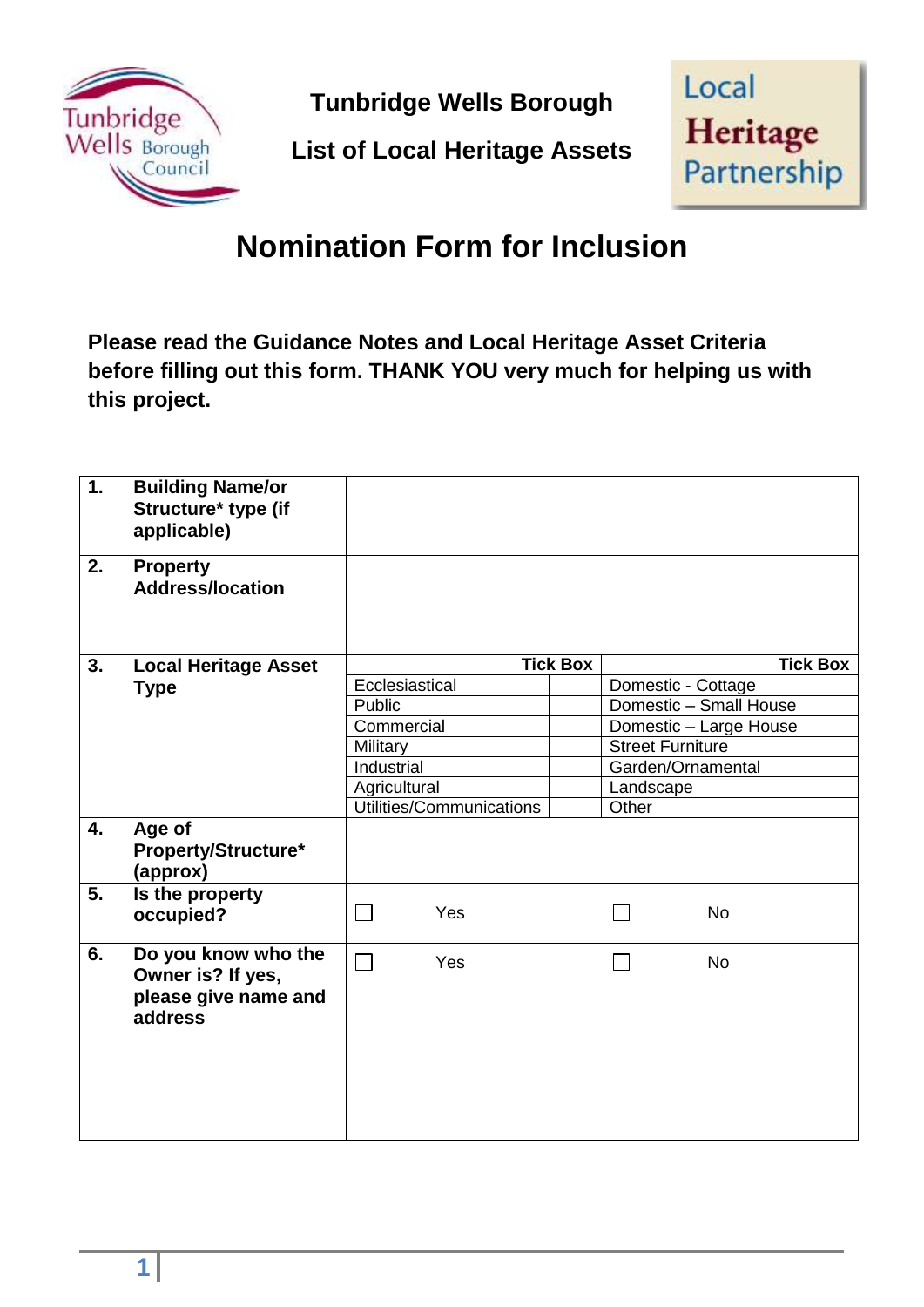| <b>Significance</b> |                                                   |  |  |  |
|---------------------|---------------------------------------------------|--|--|--|
| 7a.                 | <b>Architectural Interest</b>                     |  |  |  |
| 7 <sub>b</sub>      | <b>Historic Interest</b>                          |  |  |  |
| 7c.                 | <b>Social and Economic</b><br><b>Significance</b> |  |  |  |
| 7d.                 | <b>Townscape</b><br>Significance                  |  |  |  |